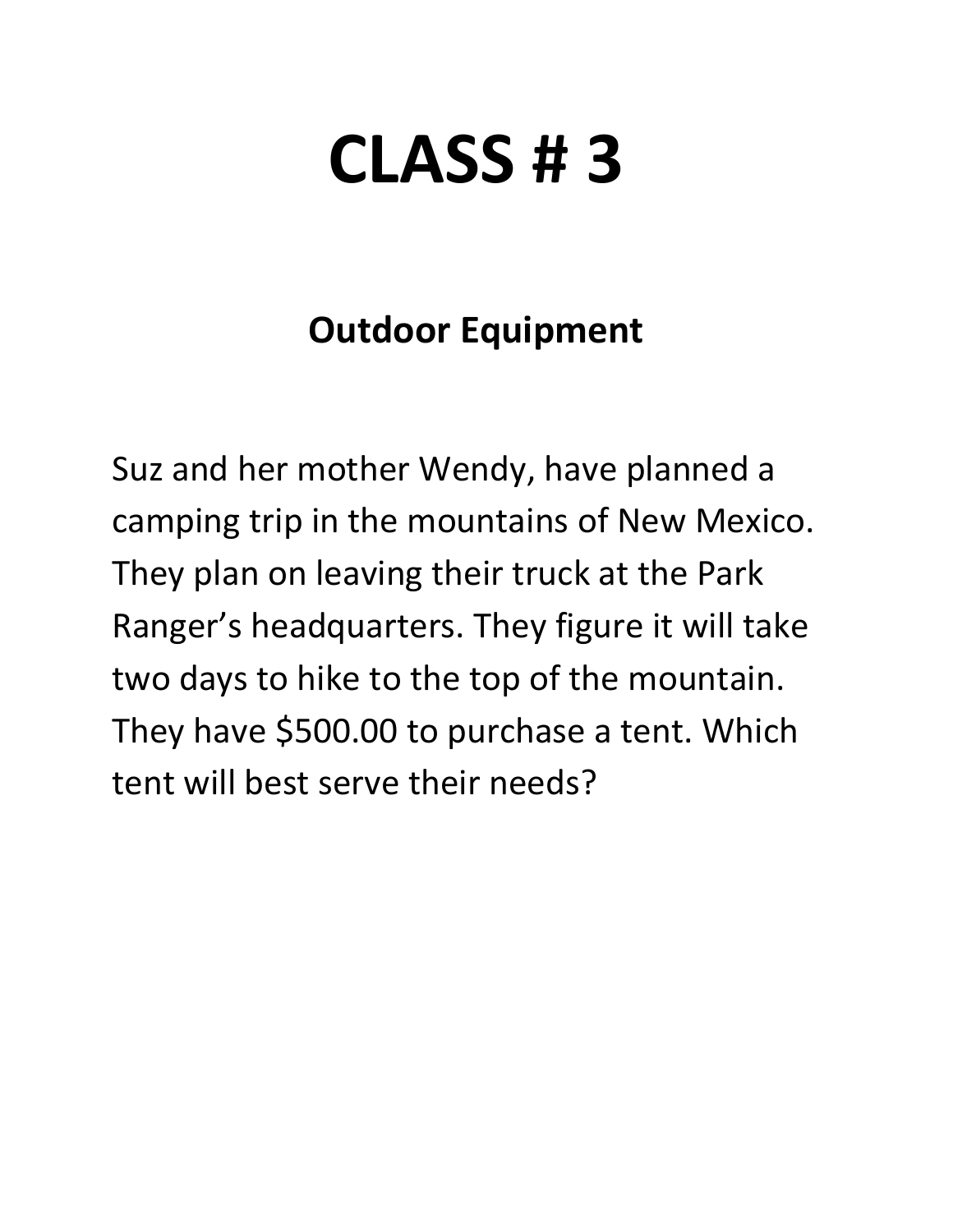

Simplify your outdoor adventures with the Sportz® 57 Series Truck Tent. This tent assembles in the back of your pick-up with user-friendly, color-coded poles. A sewn-in, bathtub-style floor keeps you dry and bug-free. Two side vents, two large windows and a middle divider create exceptional air flow, while the rear access door allows for simple storage right in your cab.

1. FEATURES:

Two person truck tent (must be used in a pickup bed) Three season use

Patented sewn-in, bathtub-style floor provides complete weather protection

Rear access door allows for cab storage

Larger interior space with 5.6' of head room

4x4 shade awning secures to tailgate

6 tent poles, 4 awning poles

Color-coded poles

One door

Two windows

Rain-fly provides additional waterproofing

Interior pocket for gear storage

Includes carrying bag

#### **SPECS:**

Canopy material: 1200 mm PU polyester taffeta

Floor material: 1200 mm PU nylon taffeta

Pole type: 8.5 - 11mm Shock Corded Fiber Glass Poles and 19mm Steel Poles

Weight: 20-26 lbs

Height: 68"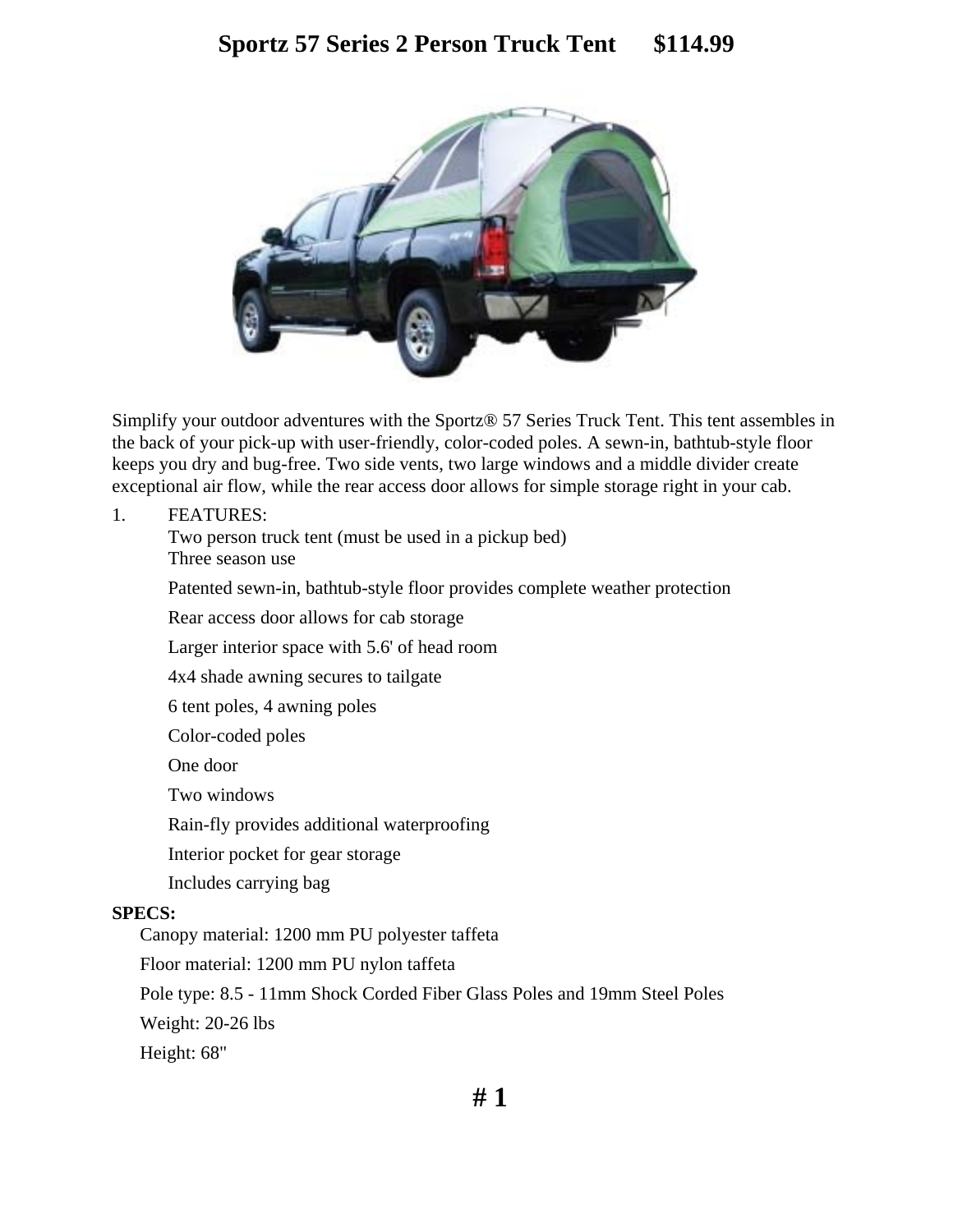

The Coleman® 4-Person Instant Dome<sup>™</sup> Tent makes camping easy so you can enjoy every moment of your outdoor adventure. In about a minute you can have the tent set up or taken down. The spacious interior fits a queen-sized airbed. Two inner storage pockets provide a place to put your necessities. An exclusive WeatherTec™ system and integrated rainfly keeps you dry and comfortable when it rains. You'll love the Illumiline™ reflective guy lines as well as the pre-attached poles of this Instant Dome™ tent.

Spacious interior has room for 1 queen airbed Pre-assembled poles for fast and easy setup in about a minute Illumiline™ reflective guy lines for greater visibility at night WeatherTec™ system's patented welded floors and inverted seams help keep water out Two storage pockets keep your gear organized Integrated rainfly for extra weather protection 8 x 7 ft. 4 ft. 2 in. center height 1-year limited warranty Carry Weight: 5 lbs. 3oz.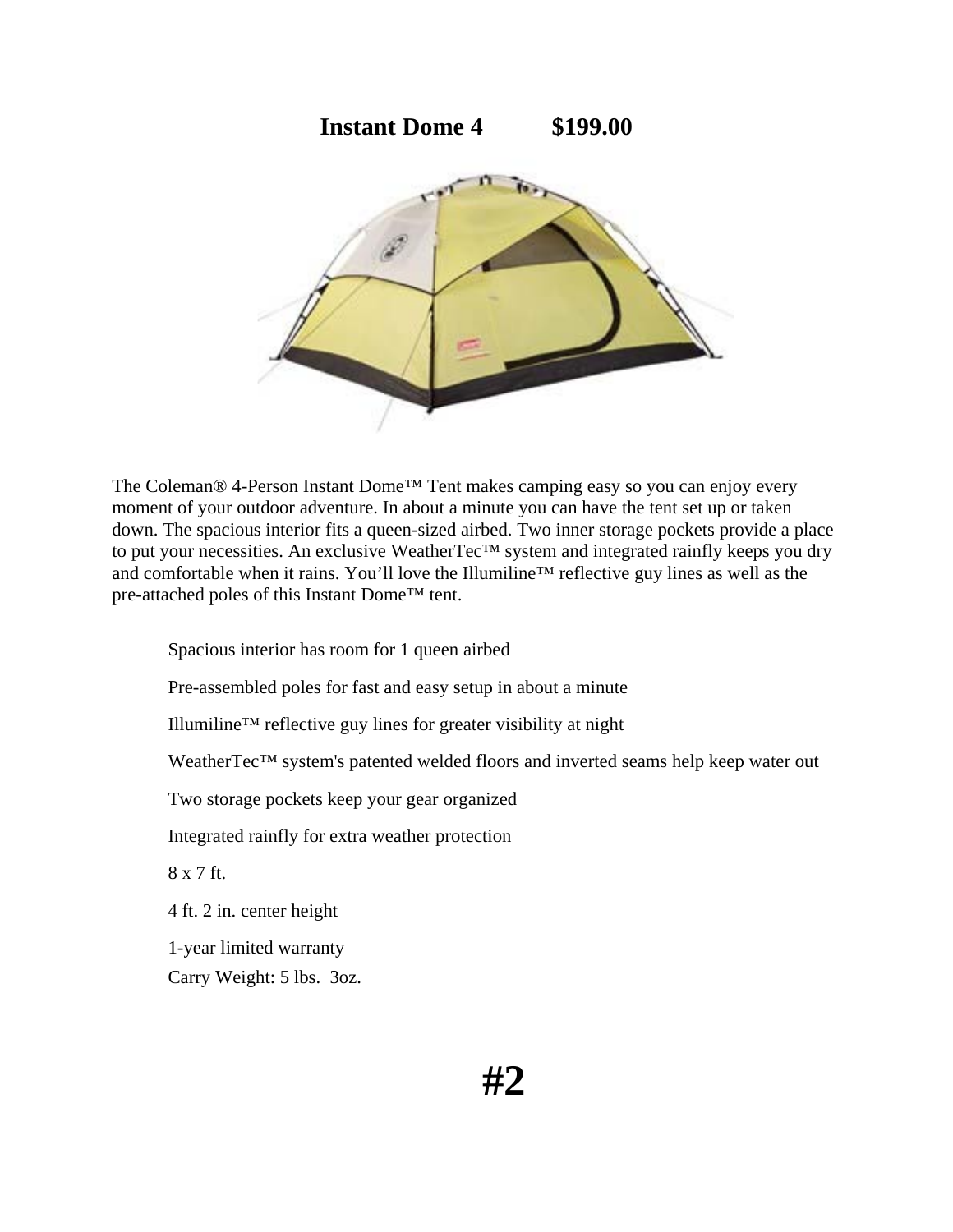## **Gander Mountain Vacation Lodge Family-Size Tent \$300.00**



The Vacation Lodge Family Tent creates a literal home away from home, with a comfortable walk-in, 2-room, high-ceiling design. The tent is well ventilated with an over-6-foot center height, back-to-back, double Dutch "D" doors, 6 closeable windows, and a fully vented roof. In wet weather the Vacation Lodges' rainfly and welded polyethylene floor provides the protection you need to stay dry. Amazingly easy to set up for such a large and stable tent, the Kodiak features central hubs that connect the roof to steel uprights and a simple-to-use fast-feet system.

Features:

- Back to back "D" style doors with inside flap zippered windows
- Removable seam-sealed fly
- Mesh roof vents
- Zippered rear and side windows with inside flaps
- Corded steel frame with molded corner hubs and fast feet for easy set up
- Multi-Diameter fiberglass poles provide more head room and livable space
- Two convenience pockets
- Removable divider curtain creates two separate sleeping areas
- Fly can be used separately with the frame for a shade canopy

Specifications:

- Sleeps: 10
- Floor Area: 215 sq. ft.
- Floor Size: 19 x 12 ft.
- Weight: 51 lbs. 1 oz.
- Peak Height: 80 in.
- Doors: 2